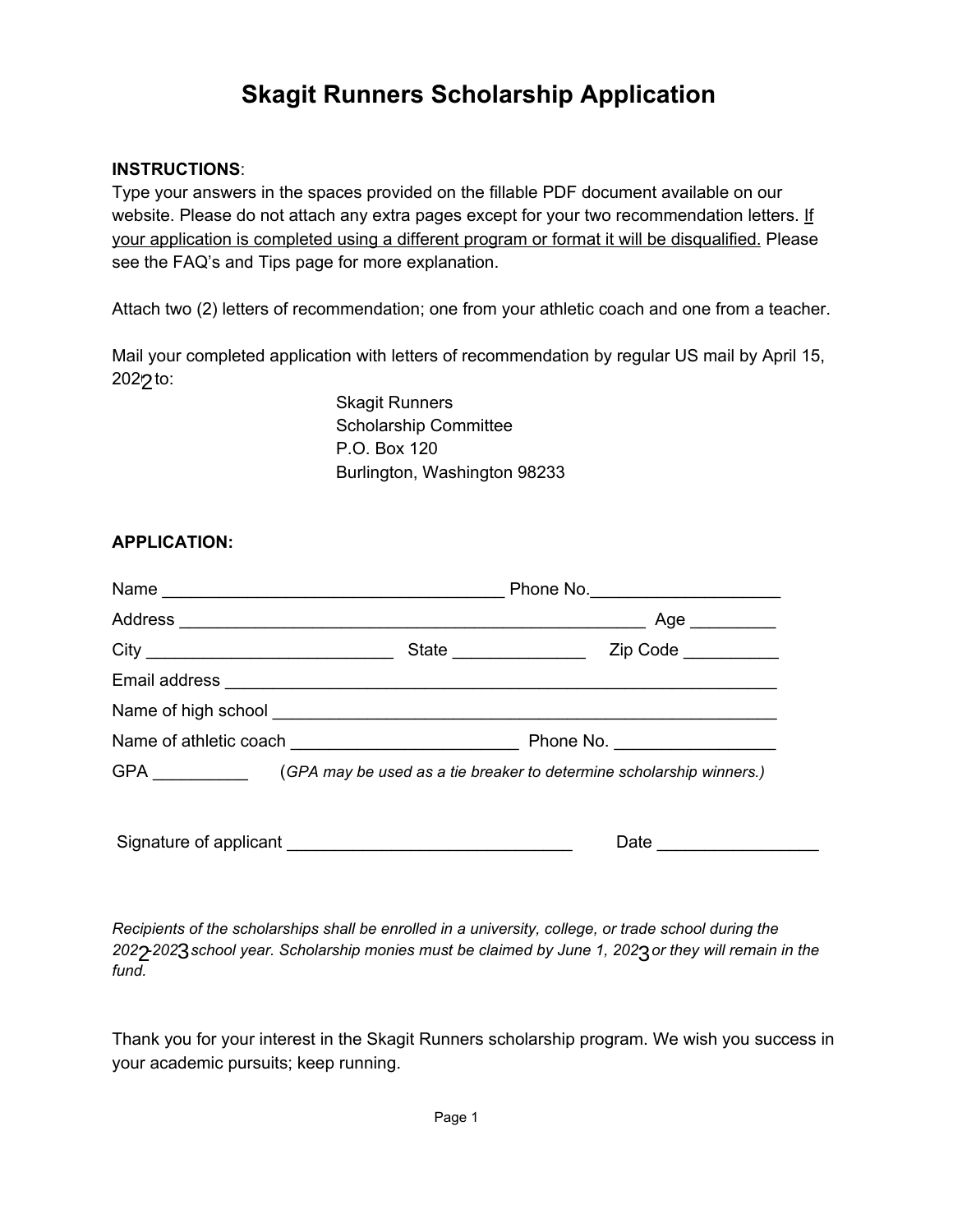## 1a) List any volunteer activities that you have completed during high school:

| <b>Volunteer Activity</b> | <b>Total Hours</b><br>Volunteere<br>d | <b>Responsibilities</b> |
|---------------------------|---------------------------------------|-------------------------|
|                           |                                       |                         |
|                           |                                       |                         |
|                           |                                       |                         |
|                           |                                       |                         |

1b) Explain how your volunteer activities have made a contribution to your school or community.

2) List honors and awards received and offices held in your school or community.

3) Describe your involvement in running related sports during high school.

4) Describe the most recent running race in which you participated.

5) Name and location of college you are planning to attend.

Please state your intended major field of study and why have you chosen this field.